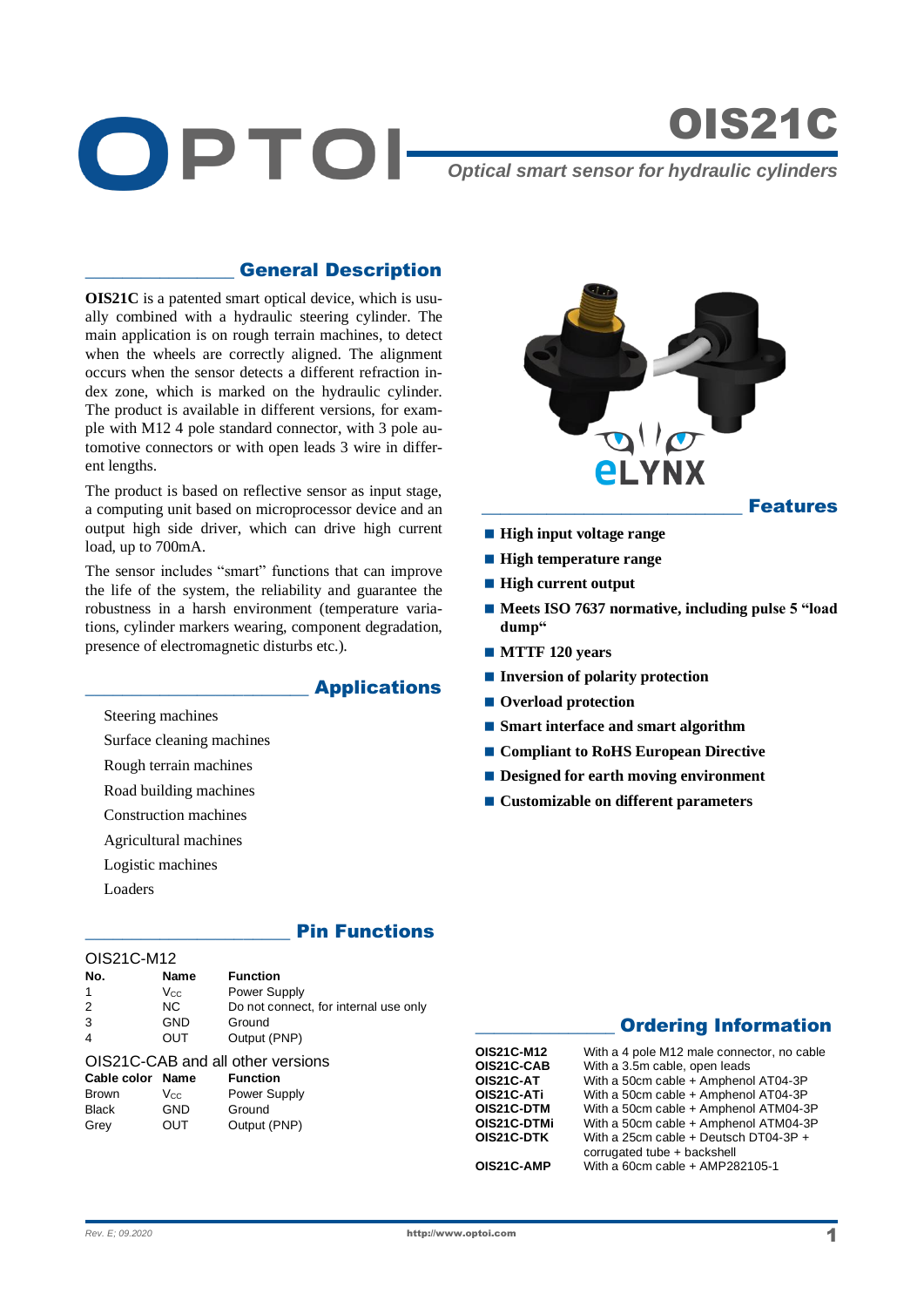### **OIS21C**

### **ABSOLUTE MAXIMUM RATINGS**

| <b>Symbol</b> | <b>Parameter</b>                                      | Min   | <b>Max</b> | Unit |
|---------------|-------------------------------------------------------|-------|------------|------|
| Ts            | Storage Temperature                                   | $-40$ | 85         | °C   |
| ТA            | <b>Operating Temperature Range</b>                    | $-20$ | 80         | °C   |
| $V_{\rm CC}$  | Supply Voltage Range                                  |       | 30         |      |
| lo            | Max output current (depending on ambient temperature) | 700   |            | mA   |

*Stresses beyond those listed under "Absolute Maximum Ratings" may cause permanent damage to the device.* 

*Exposure to absolute maximum rated conditions for extended periods may affect device reliability.*

### **ELECTRICAL CHARACTERISTICS**

 $T_A = 25^{\circ}$ C, unless otherwise noted.

| Symbol          | <b>Parameter</b>                        | <b>Conditions</b>                                 | Min       | Typ | Max | Unit      |
|-----------------|-----------------------------------------|---------------------------------------------------|-----------|-----|-----|-----------|
| Vcc.            | Supply Voltage Range                    | battery                                           | 8         | 12  | 30  | V         |
| Vi              | Jump start voltage allowable            |                                                   |           |     | 36  | V         |
| OL              | Overload protection (output shutdown)   | 8V < Vcc < 30V                                    | 700       |     |     | mA        |
| lcc             | Device current consumption              | No load, whole voltage and tem-<br>perature range |           | 15  | 30  | mA        |
| <b>LOAD</b>     | Load current                            | 8V < Vcc < 30V                                    |           | 100 | 700 | mA        |
| Vон             | Output voltage high                     | 8V < Vcc < 30V                                    | $Vcc-0.3$ |     | Vcc | V         |
| V <sub>OL</sub> | Output voltage low                      | $Vec = 30V R_1 < 30k\Omega$                       | $\Omega$  |     | 150 | mV        |
| R               | Min detection range                     | $IL$ $\alpha$ n=100mA                             | 3         |     |     | ms        |
|                 | Max detection speed (mark width of 3mm) |                                                   |           |     |     | m/s       |
| $\tau$          | Response time                           | ON-OFF ILOAD=100mA                                |           | 20  | 30  | <b>US</b> |
|                 |                                         | OFF-ON ILOAD=100mA                                |           | 50  | 100 | <b>US</b> |

### **MECHANICAL CHARACTERISTICS**

| <b>Symbol</b> | Parameter                                         | <b>Conditions</b> | Min | Tvp        | Max              | Unit |
|---------------|---------------------------------------------------|-------------------|-----|------------|------------------|------|
| IP            | Protection grade                                  | both versions     |     |            | IP <sub>67</sub> |      |
| Out           | Output configuration                              | both versions     |     | <b>PNP</b> |                  |      |
| Lc.           | Length tolerance (cable $3x0.5$ mm <sup>2</sup> ) | cable versions    |     | $+20$      |                  | mm   |

#### **RELIABILITY PARAMETERS**

| Symbol      | <b>Parameter</b>     | Value         | Unit  |
|-------------|----------------------|---------------|-------|
| <b>MTTF</b> | Mean Time To Failure | 120           | vears |
| DC          | Diagnostic coverage  | None          |       |
| S           | Structure            | Not redundant |       |

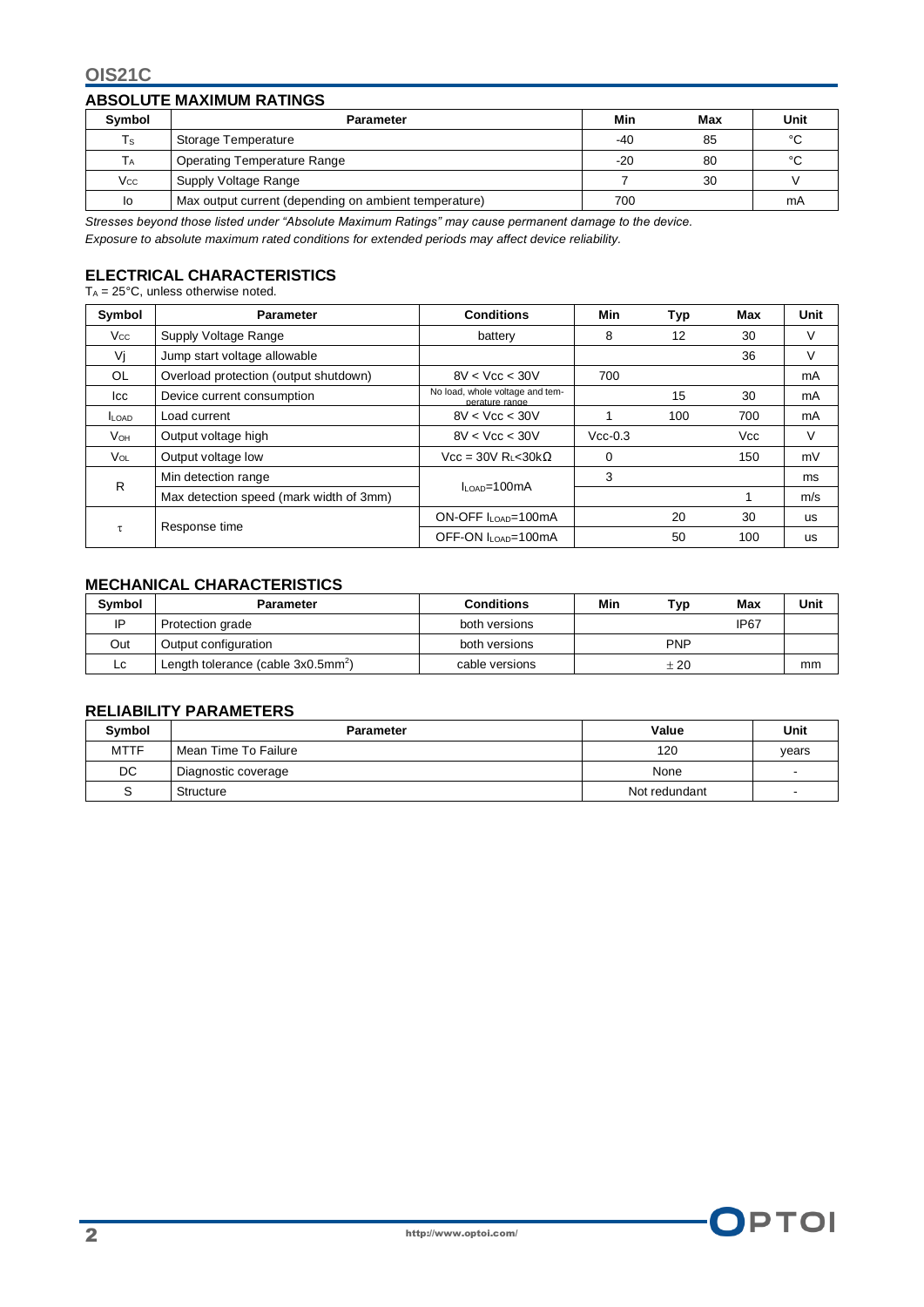### **MECHANICAL DIMENSIONS OIS21C-M12**

The dimensions are expressed in mm, tolerance ±0.1mm.



#### **Figure 1 –M12 straight version**

#### **MECHANICAL DIMENSIONS ALL OTHER VERSIONS**

The dimensions are expressed in mm, tolerance  $\pm 0.1$ mm.



#### **Figure 2 –right angle versions**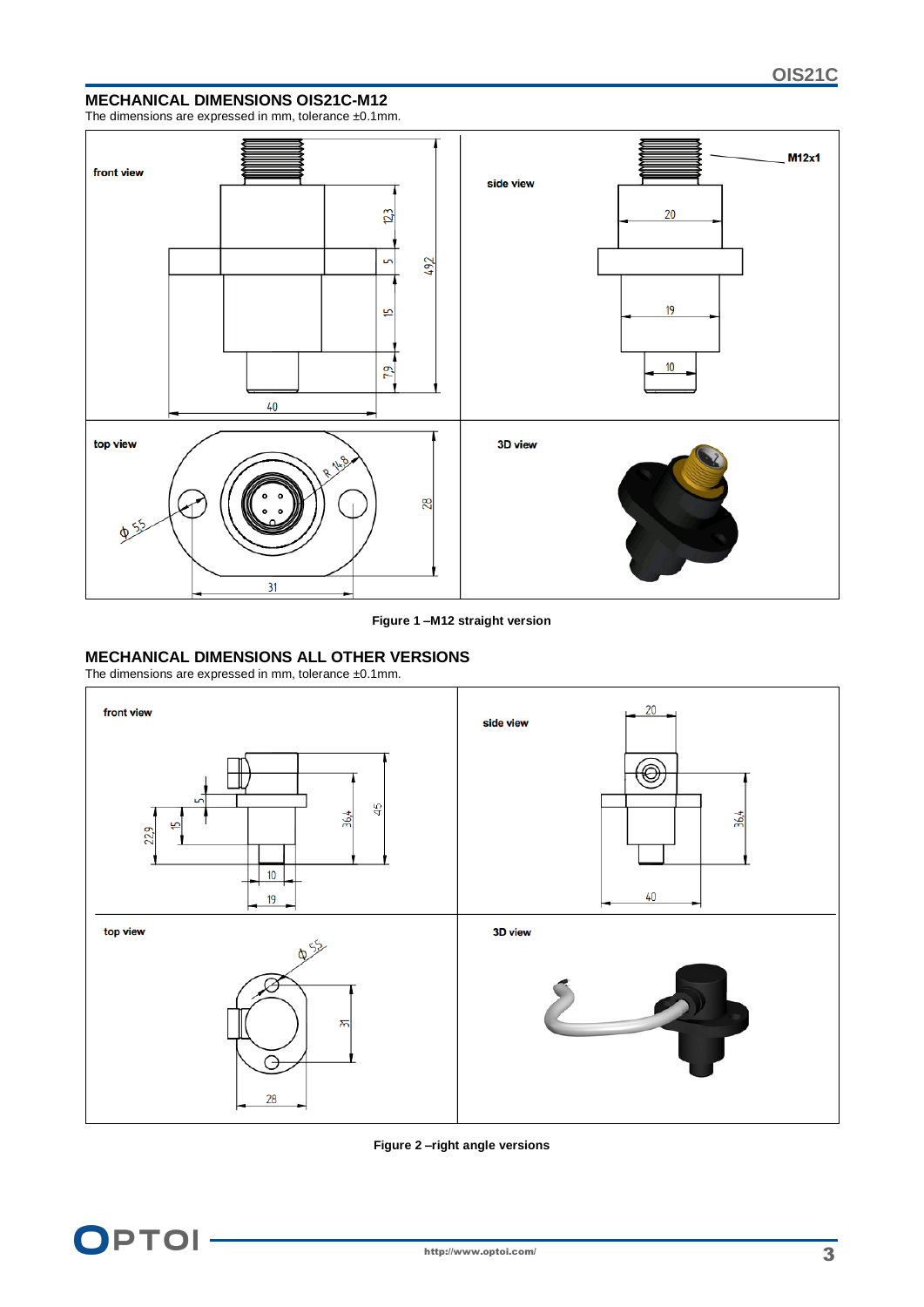## **OUTPUT CONFIGURATIONS**



**Figure 3 –AT configurations (AT and ATi) and open leads configuration**



**Figure 4 – DTM configurations (DTM and DTMi)**

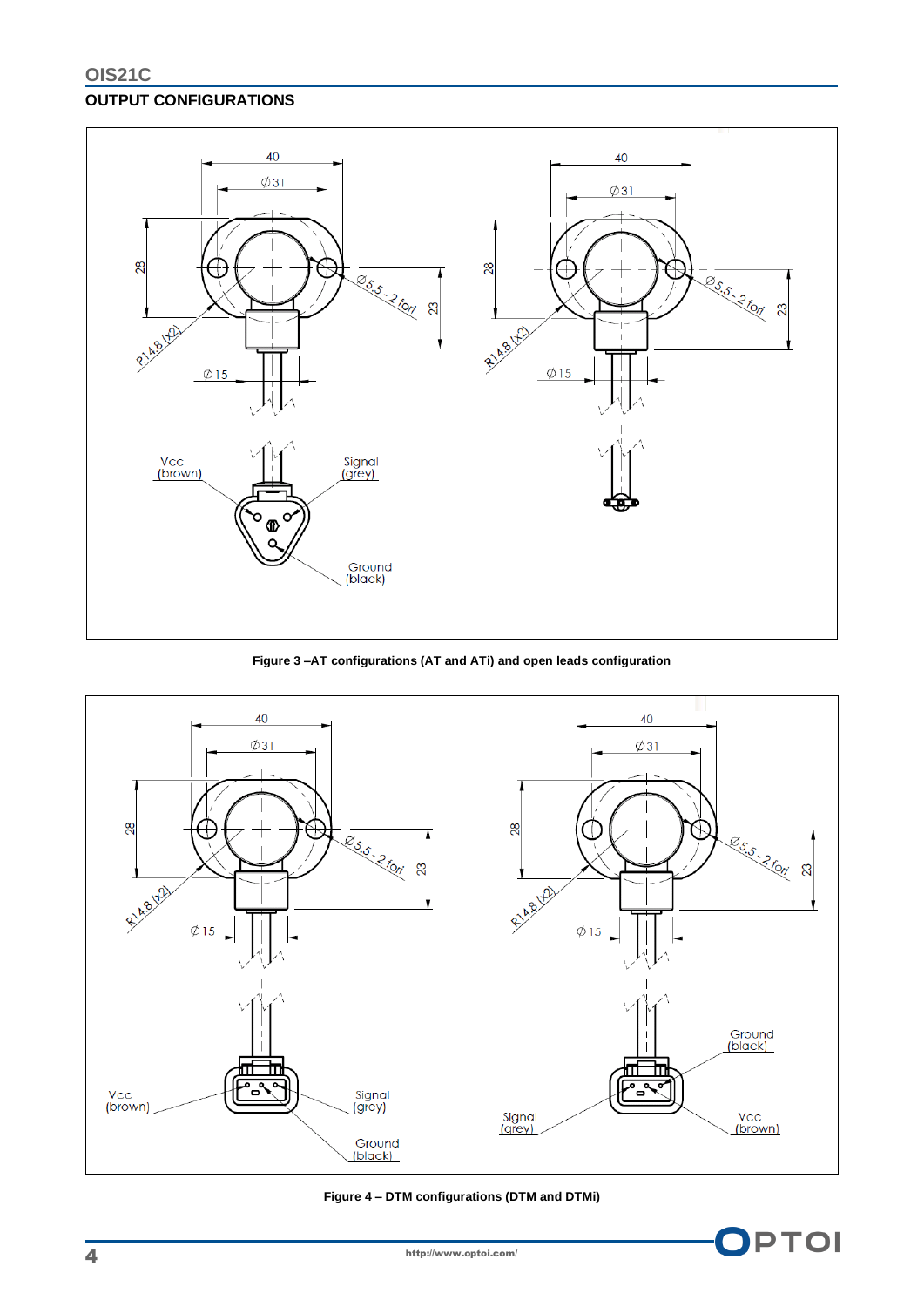

### **Figure 5 – M12 configurations**



#### **Figure 6 – DTK and AMP configurations**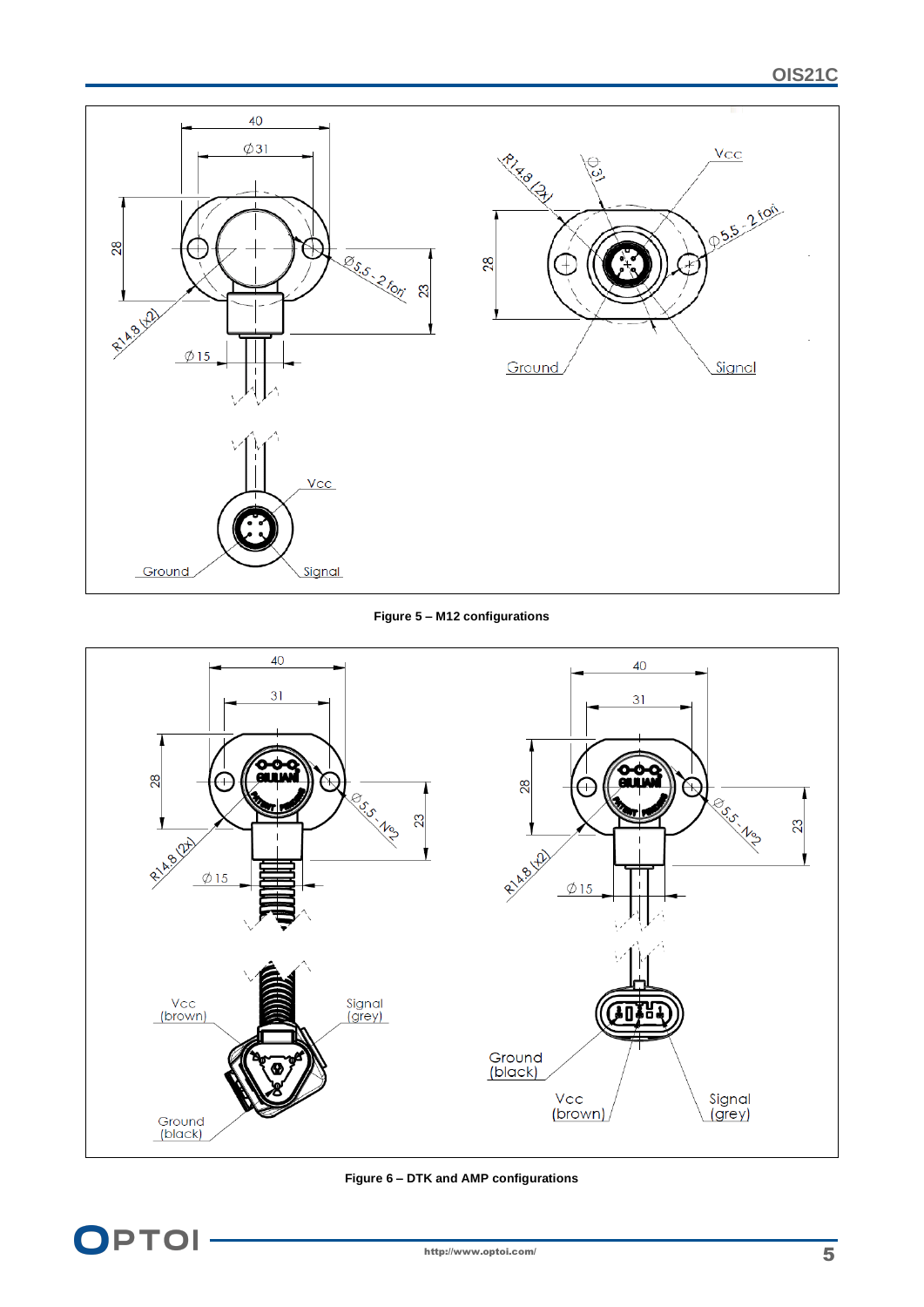# **REGULATORY COMPLIANCE TABLE**

| Reference normative  | <b>Description</b>                                                                                | <b>Test Type</b>          | <b>Status</b> |
|----------------------|---------------------------------------------------------------------------------------------------|---------------------------|---------------|
| ISO13766 cl. 5.6     | Earth moving machinery: broadband and narrowband emissions<br>from ESA                            | Emission                  | pass          |
| ISO13766 cl. 5.6     | Earth moving machinery: immunity of ESA to electromagnetic<br>radiation                           | Emission                  | pass          |
| ISO13766 cl. 5.8-5.9 | Immunity of ESA to electromagnetig radiated, bulk current injec-<br>tion, electrostatic discharge | Immunity                  | pass          |
| EN 60068-2-6         | Sinusoidal vibration test                                                                         | Environmental test        | pass          |
| EN 60068-2-27        | Shock test                                                                                        | Environmental test        | pass          |
| ISO 7637-2           | Road vehicles - Electrical disturbances<br>from conduction and coupling, for 12 volt systems      | Immunity                  | pass          |
| ISO 7637-2           | Road vehicles - Electrical disturbances<br>from conduction and coupling, for 24 volt systems      | Immunity                  | pass          |
| EN 60529             | Degrees of protection provided by enclosures                                                      | Dust and water protection | IP67          |

**Table 1 – compliance table**

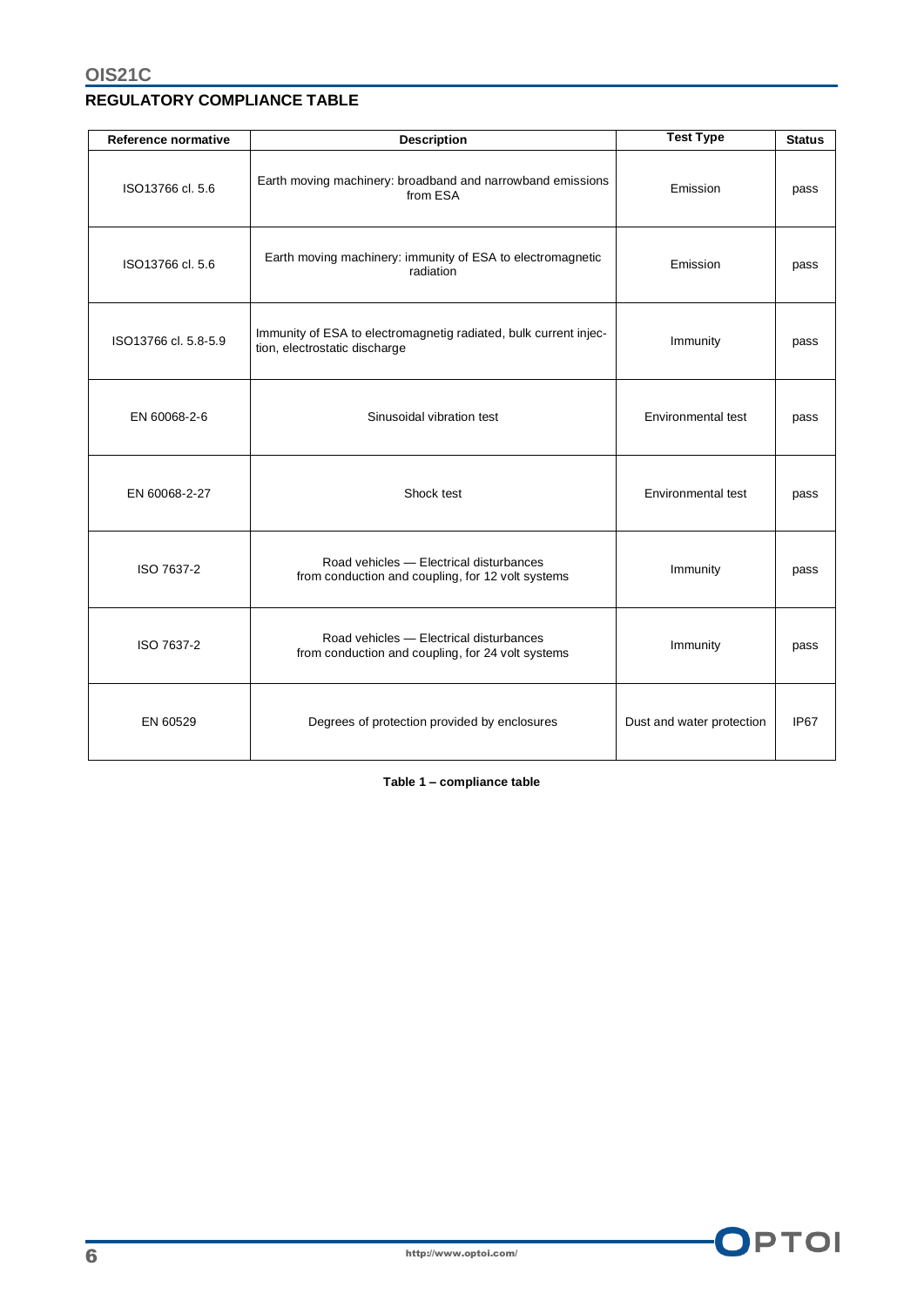## Application circuits

## **RESISTIVE LOAD**

A typical output load is a lamp. For such resistive loads no precautions shall be taken: the output stage is protected against reverse of polarity, short circuit and temperature. The power absorbed by the output stage is equal to RDSON \* Iload.



**Figure 7 - resistive load connection and V<sub>OUT</sub> transition graph** 

### **INDUCTIVE LOAD**

Inductive loads are described by inductance L and resistance R. At switch ON, the inductive load causes a slow current ramp up, based on the time constant τ=L/R. At switch OFF, due to inductance, the current attempts to continue to flow in the same direction, which causes the load voltage to invert.



**Figure 8 – inductive load connection without protection**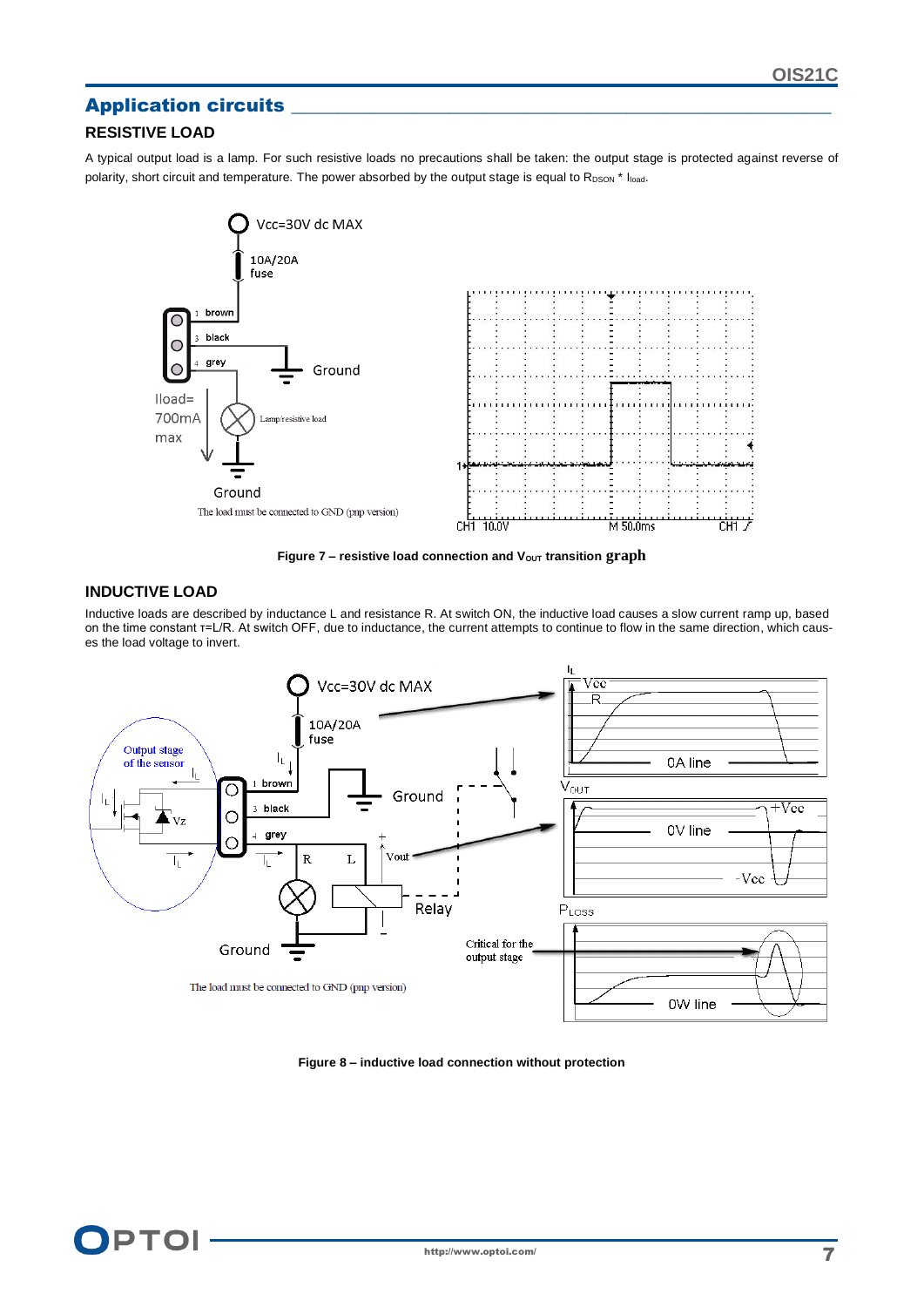In this case, depending on the supply voltage and on the time constant, there is a real risk to break the output stage of the sensor. The output stage is composed of a logic stage, a power mosfet and a zener diode: the diode protects the output against overvoltages.

If the V<sub>DS</sub> of the output stage during the transitory becomes very high (double the Vcc value) for long period, it can destroy the mosfet or the zener protection diode inside the output stage.

In order to avoid this possible situation, the use of a freewheeling diode in parallel to the load is recommended.



The load must be connected to GND (pnp version)





**Figure 10 – VOUT transitions without and with freewheeling diode**